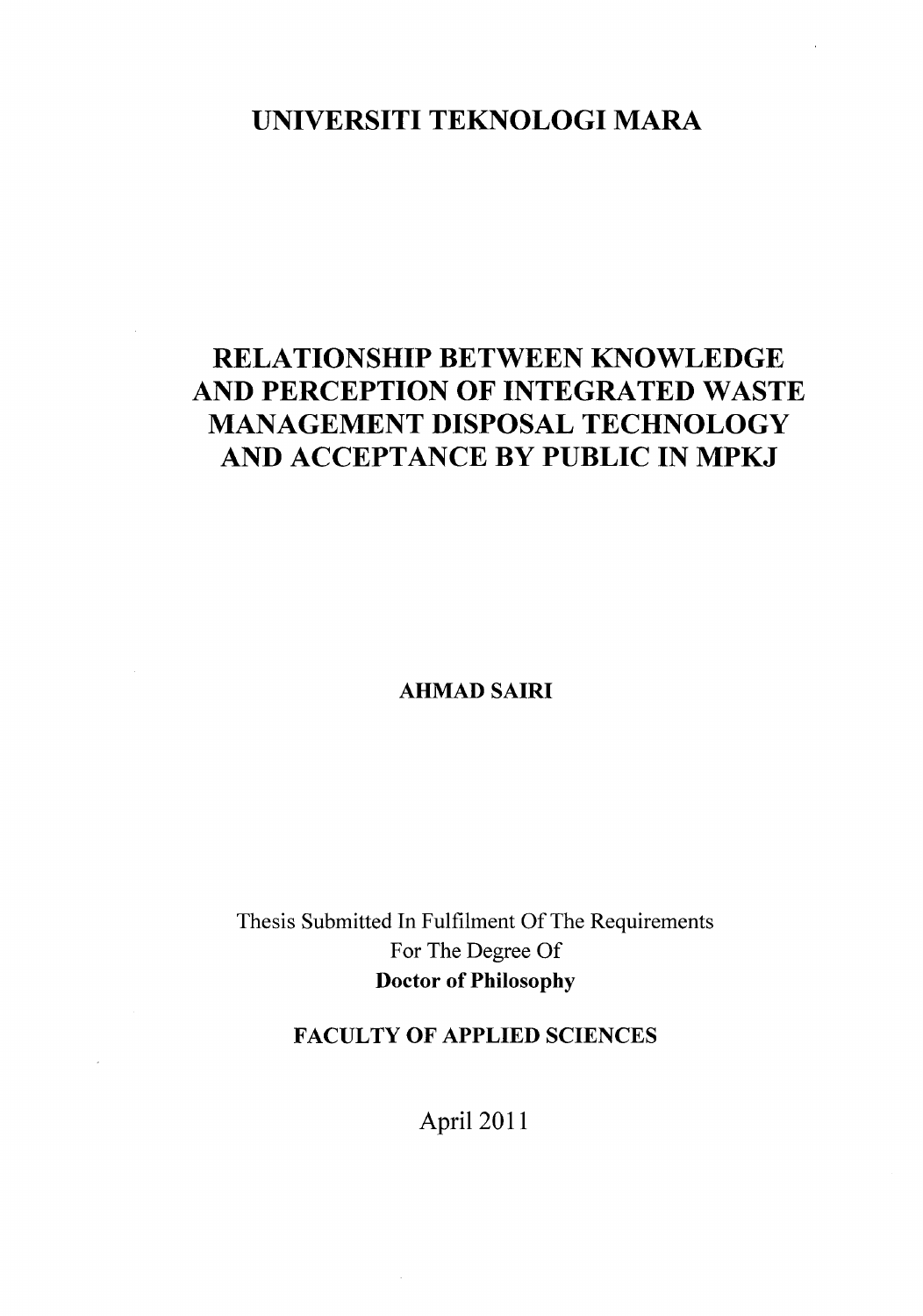#### CANDIDATE'S DECLARATION

I declare that the work in this thesis was carried out in accordance with the regulations of Universiti Teknologi MARA. It is original and is the result of my own work, unless otherwise indicated or acknowledged as referenced work. This thesis has not been submitted to any other academic institution or non-academic institution for any other degree or qualification.

In the event that my thesis be found to violate the conditions mentioned above, I voluntarily waive the right of conferment of my degree and agree to be subjected to the disciplinary rules and regulations of Universiti Teknologi MARA.

| Name of Candidate      | : Ahmad bin Sairi                                  |
|------------------------|----------------------------------------------------|
| Candidate's ID No.     | : 2004192188                                       |
| Programme              | : AS 990 Doctor of Philosophy                      |
| Faculty                | : Faculty of Applied Science                       |
| Thesis Title           | : Relationship Between Knowledge and Perception of |
|                        | Integrated Waste Management Disposal Technology    |
|                        | and Acceptance by Public in MPKJ                   |
|                        |                                                    |
| Signature of Candidate |                                                    |
| Date                   |                                                    |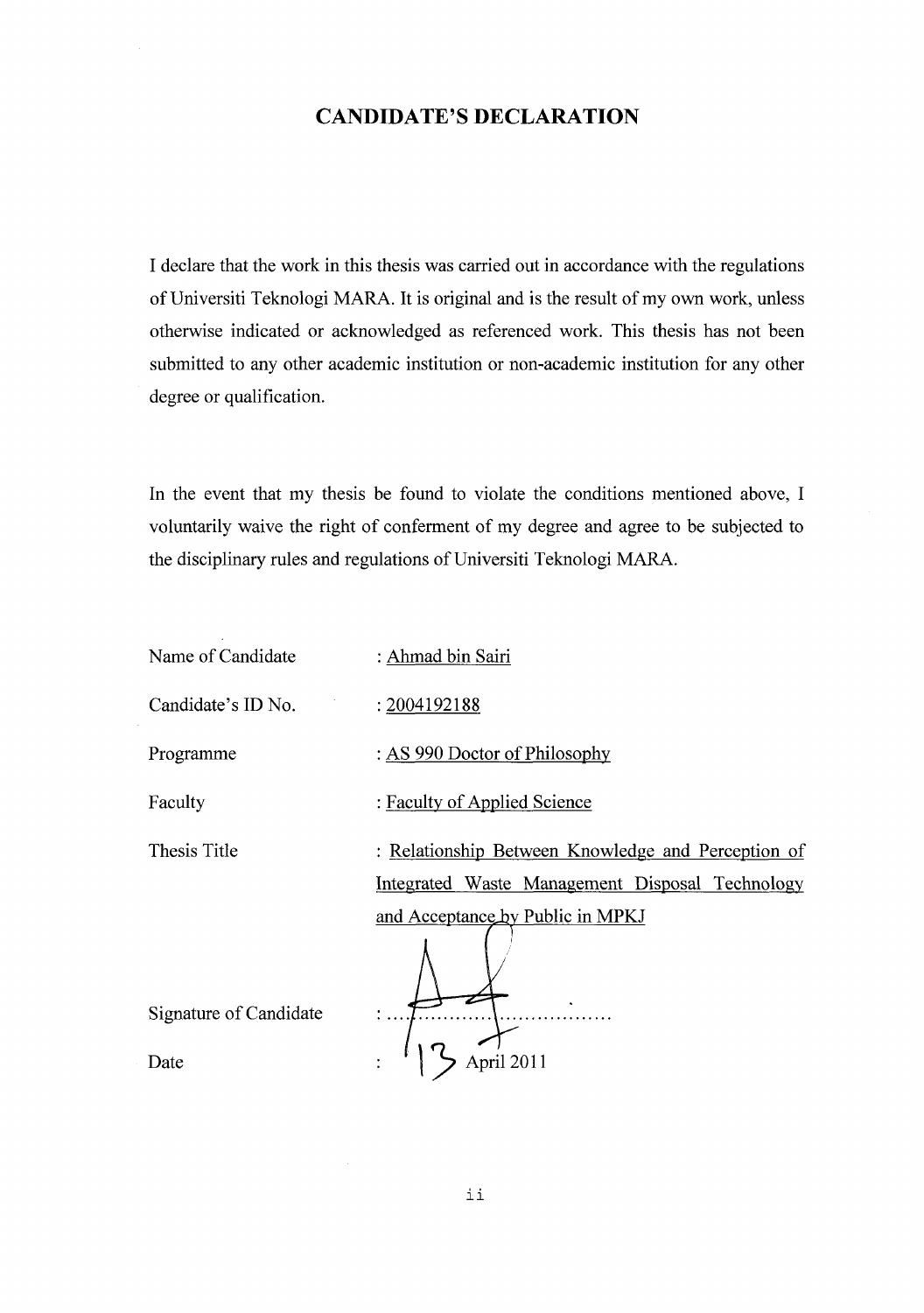#### ABSTRACT

Planning and engineering for Integrated Waste Management (IWM) facilities requires some form of public participation in considering the types of technology to be adopted by the local authority. The study aims to identify the relationship between knowledge and perception on IWM disposal technology and its level of acceptance by the public in Majlis Perbandaran Kajang, Malaysia (MPKj). The data collected from 5 main development area of MPKj is hope to assist planners and engineers to locate, build and programmed the facilities in achieving the objectives of sustainable waste management. About 654 respondents were sampled through Likert-style structured questionnaires quantitatively and qualitatively to provide the perceptions and understanding on IWM disposal technologies, the acceptance of IWM facilities and technologies, choices of waste disposal technology and types of waste management technology that resolve the environmental problem. 6 knowledge components were identified in the model of relationship between perception and acceptance of IWM disposal technology; knowledge on information and disposal methods, knowledge on waste management issues, knowledge on participation and recycling, knowledge on fundamental waste concepts, knowledge on types of waste technologies and knowledge on the environmental issues associated to waste technologies. The Acceptance model shows key knowledge variable having greatest influence is knowledge on the environmental issue related to waste disposal activities. Acceptance of technologies is influence by the respondents' practices of waste collection and disposal, the understanding of benefits from waste facilities, attitudes and willingness to bear the cost of waste disposal. Components determining the choice of waste disposal technology include the knowledge on the advantages of disposal technologies and the needs and cause for waste treatment. Three components which determine the acceptance of waste technology are the concern of pollution, preferred distance of waste facilities and the order on choice of disposal technologies. This study confirms that the public were not fully informed on the fundamental knowledge on integrated waste management due to the failure of the local authority to disseminate factual and correct information on the current waste disposal technology. The current experience of inefficiency of waste services as well as poor management of waste contractors had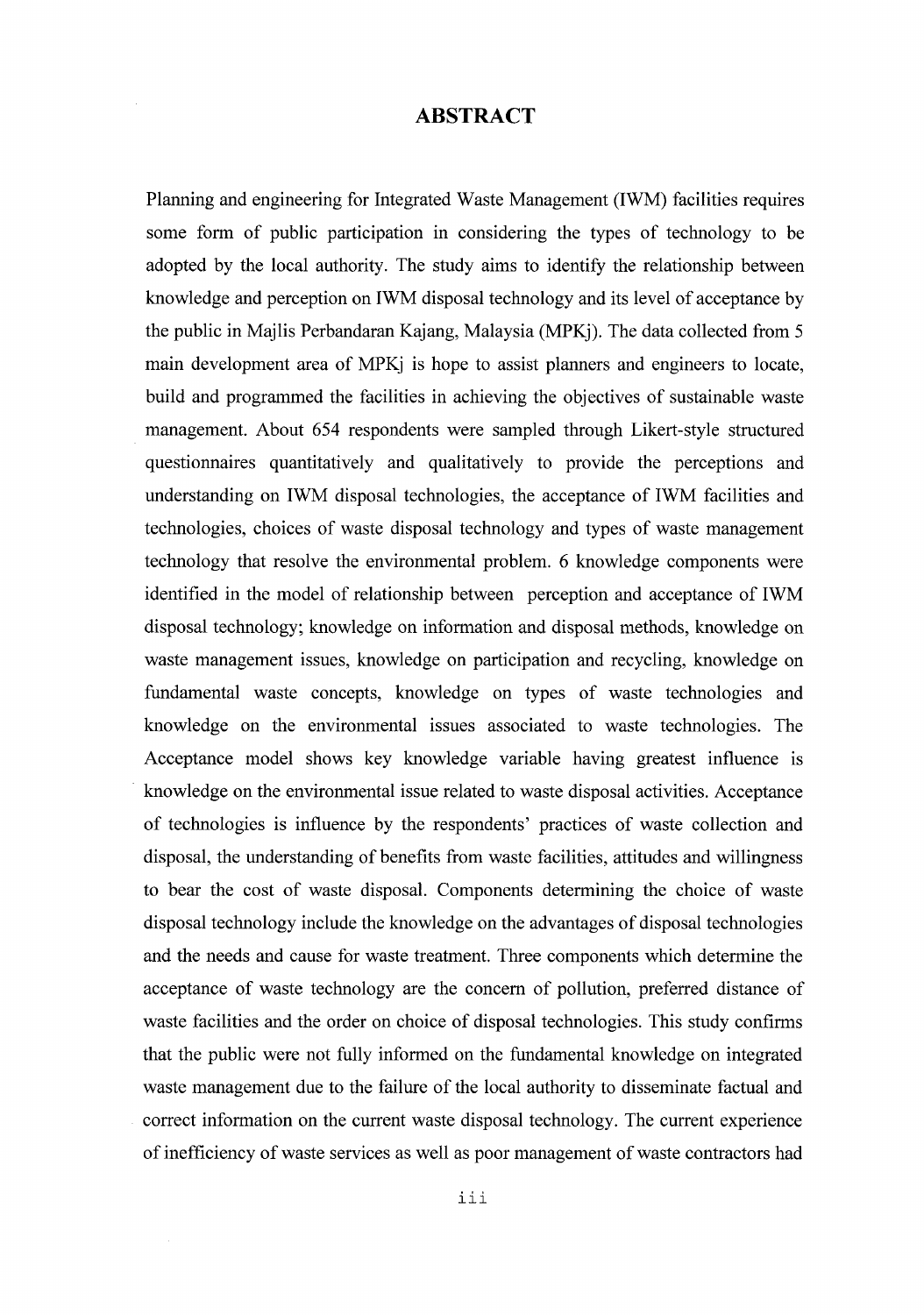created doubt and sceptics by the public on the success of integrated waste management system. Thus the acceptance of waste disposal technologies by the public offered under the integrated waste management system is actually influence more by the misinformation provided by the third parties and not due to the disadvantages or environmental pollution from waste technologies.